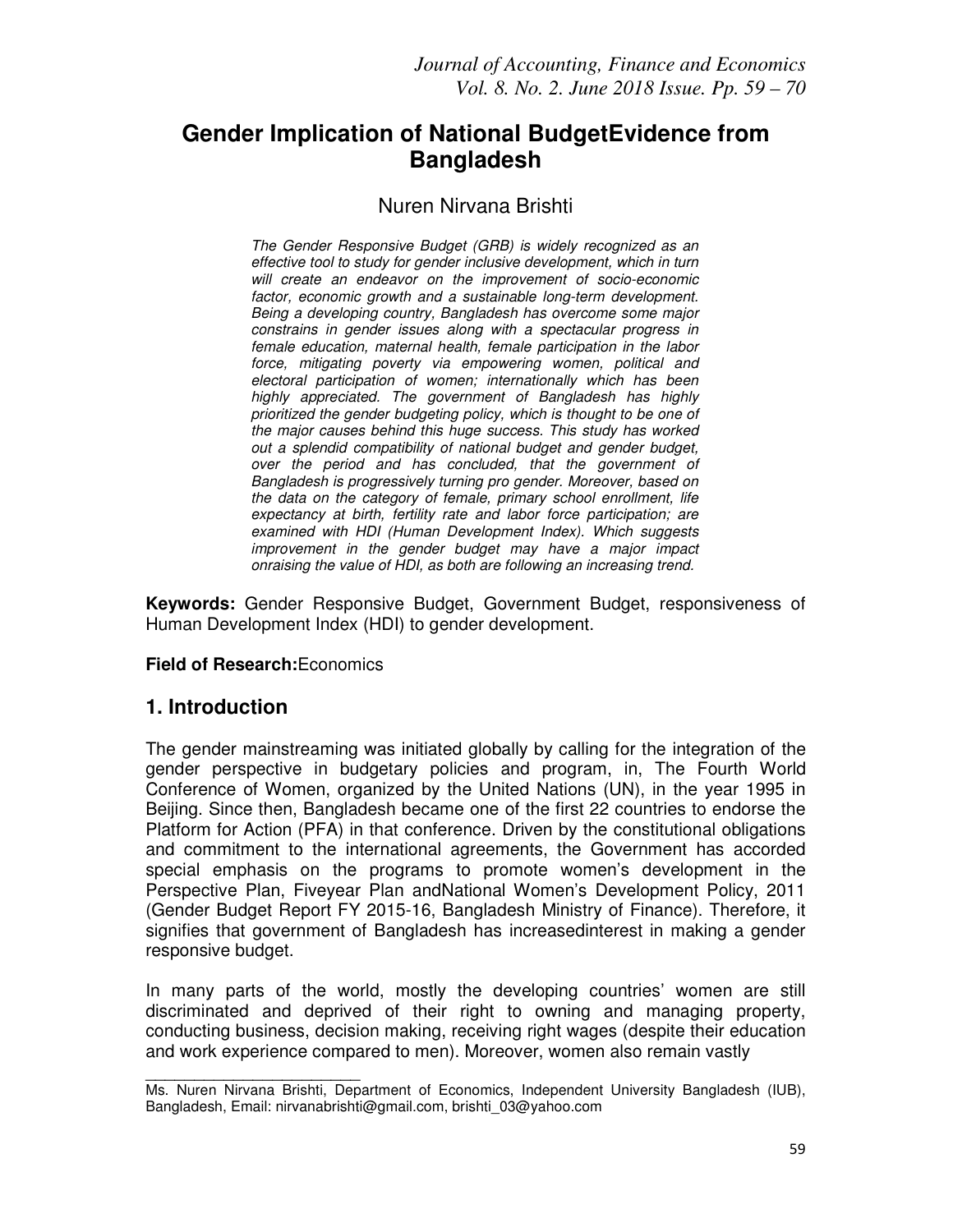underrepresented in politics and policy making. Women of Bangladesh more or less face the same fate as mentioned above, although in the recent times Bangladesh has made some progress in gender issue. There is a growing perception that GRB has an impact on solidifying national human development index as well as achieving the national goal of gender equality.

It has already been proven by number of analysis that, improving the status of women or mitigating the gender inequality, impacts positively over the economic and socio-economic indicators and it has been mentioned earlier, that GRB is found to be the most effective way to improve the status of women or mitigate the gender inequality. Therefore, there are plentiful of scope and need of this study to be analyzed.

The national budget is considered to be the strongest policy tool to reflect national goals set by constitution and other national and international commitments. The Constitution of Bangladesh ensures equal right to all citizens and prohibits discrimination and inequality based on sex and strives to promote social and economic equality, which promotes a pathway for extensive focus and policy analysis of GRB.

Government has already provided some policy statements referring to GRB, although there are lot more remains to be done, which can be analyzed. Many of the civil society and academics argue that, it should be more transparent and analyzed whether the GRB is working equally on the section of population or female population who are lagging and extremely disadvantaged. Focus should also be given to the accountability and transparency of the GRB's building blocks and towards the more visible outcome from the overall GRB's activity.

This study examines the gender implication of national budget of Bangladesh, estimating ultimate fund disbursement of total sectoral expenditure to the female division. Moreover, this study is an analysis of the perspective that, gender budgeting is not only projected to analyze only on the programs that are exclusively targeted to females or to generate a separate "women's" budget, rather it is to examine the gender implication, of all the sectors which government is concerned for the budgetary expenditure.

The motivation of this paper is to identify the influence of the gender implication of the government budget on Human Development Index (HDI) of Bangladesh.

This paper is organized within five basic sections. Section 2 deals with the other researches related to the respective topic, therefore literature review. Section 3 highlights the process and procedures how the research is done i.e. methodology.The interpretation and findings of the whole research work are presented in section 4. Section 5 deals with the concluding remarks along with limitations.

### **2. Literature Review**

A gender analysis of the government budget in the general administration sector of Bangladesh, covering only the public expenditure side, which has been worked out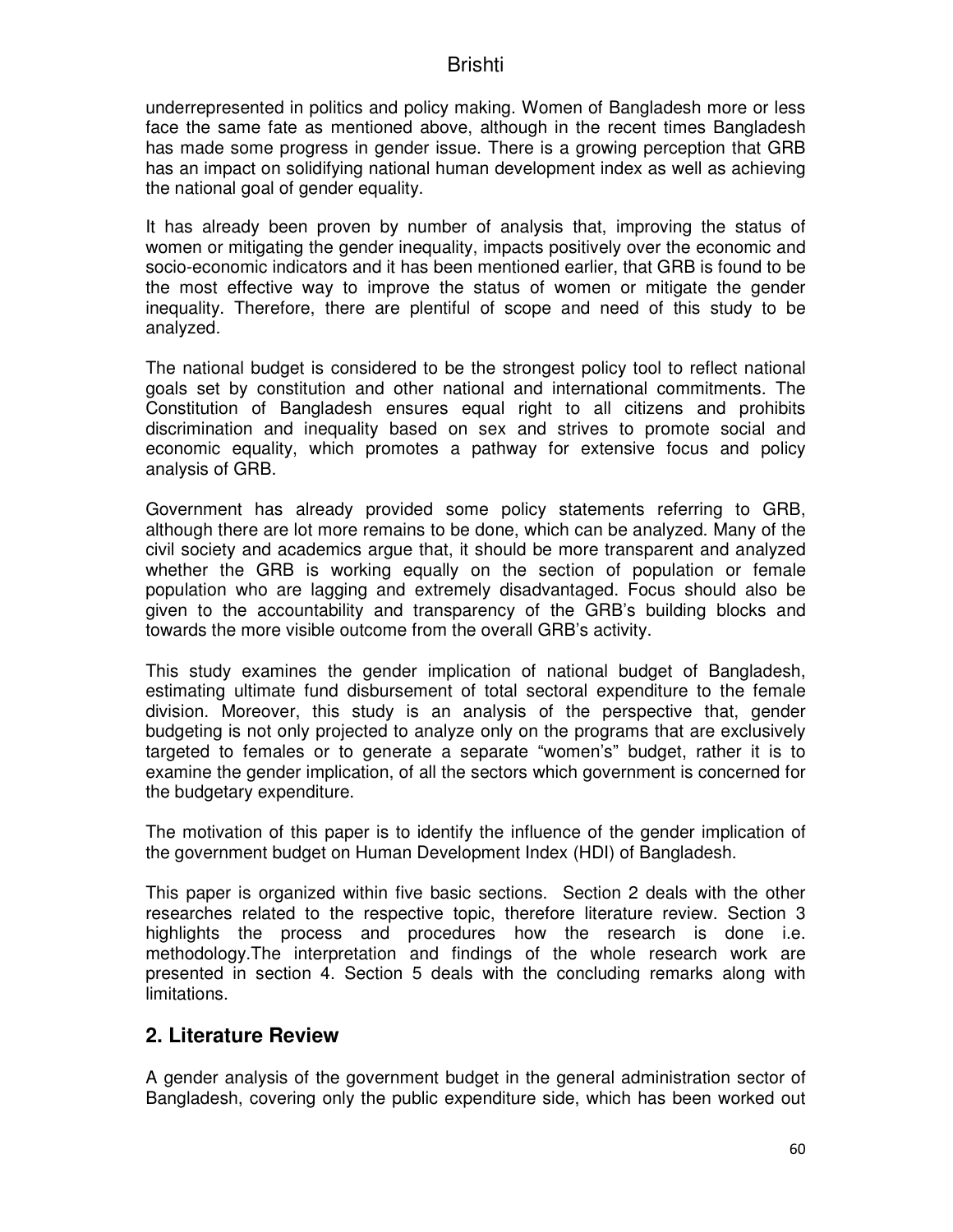by (Rahman, 2005) in the paper 'General Administration: Gender Sensitive Public Expenditure Analysis'. More precisely, the study makes a gender disaggregated beneficiary assessment of public expenditure and a gender analysis of the budget from the expenditure side of the General Administration to help the formulation of gender friendly budget policies and priorities. As gender budgeting became a concern on 2011, so this paper is one of the initial work regarding gender budget.

'Whispers to voice: Gender and Social Transformation in Bangladesh' World Bank issue of 2008 (Bangladesh Development Series, paper no. 22) sketched out an empirically grounded analysis of the changes in the gender issues, by the government, the women's movement and the civil society, which Bangladesh has witnessed in the last few decades. This paper is not concerned specifically on gender budgeting, but has provided an overall improvement in the gender issues.

'Integration of Population and Gender Concerns into the National and Sectoral Policies and Programs: Current Status and Constraints' (Begum, et al 2011), a research report by Bangladesh Institute of Development Studies (BIDS), which emphasizedon, to what extent the country's development policies, plans or strategies have dealt with various population and gender concerns in the country. It also focuses on the issue of the National and Sectoral Policies and Programs.Although, it identified the key problems and constraints into the sectoral policies/programs/activities, which hamper the integration of the concerns of this study and worked on the identification of the necessary corrective measures to overcome such constraints, but there is no such sectoral disbursement of budget are worked out as per the concern of gender budget.

'Gender Responsive Budgeting in Bangladesh: An Assessment of Challenges and Opportunities in Health Sector' (Baby Parveen, 2010) presents, the challenges and opportunities in gender responsive Budgeting in health sector, through analyzing the variables inside and outside government, therefore Ministry of Health and Family Welfare was selected to be worked out.

A slight detail of women's participation in the government projects under Gender Action Plan (GAP) and policy environment of the government of Bangladesh in the gender issues, are mentioned in the 'Strengthening Municipal Governance through Performance- Based Budget Allocation in Bangladesh' (ADB, 2015, Publication Stock No. ARM157795-2) and 'Bangladesh: Gender, Poverty and the MDGs' (Country Gender Strategy, Asian Development Bank, 2004). As this paper is not worked concerning the issue of gender budget.

Some other works are done, emphasizing generally on gender budgeting and macroeconomic policy. The concept of Gender-Responsive Government Budget (GRGB) and its distinct policy outcomes through efficient implementation of the GRGB, in both developed and developing countries are spectacularly analyzed in the paper, 'Gender-Responsive Government Budgeting' (Feridoun Sarraf, 2003, Fiscal Affairs Department, IMF Working Paper).

'Gender Budgeting' (Janet G. Stotsky, 2006, Fiscal Affairs Department, IMF Working Paper) examines how public processes can contribute to improving women's status. Moreover, this study attempts to show that gender budgeting is the budgeting that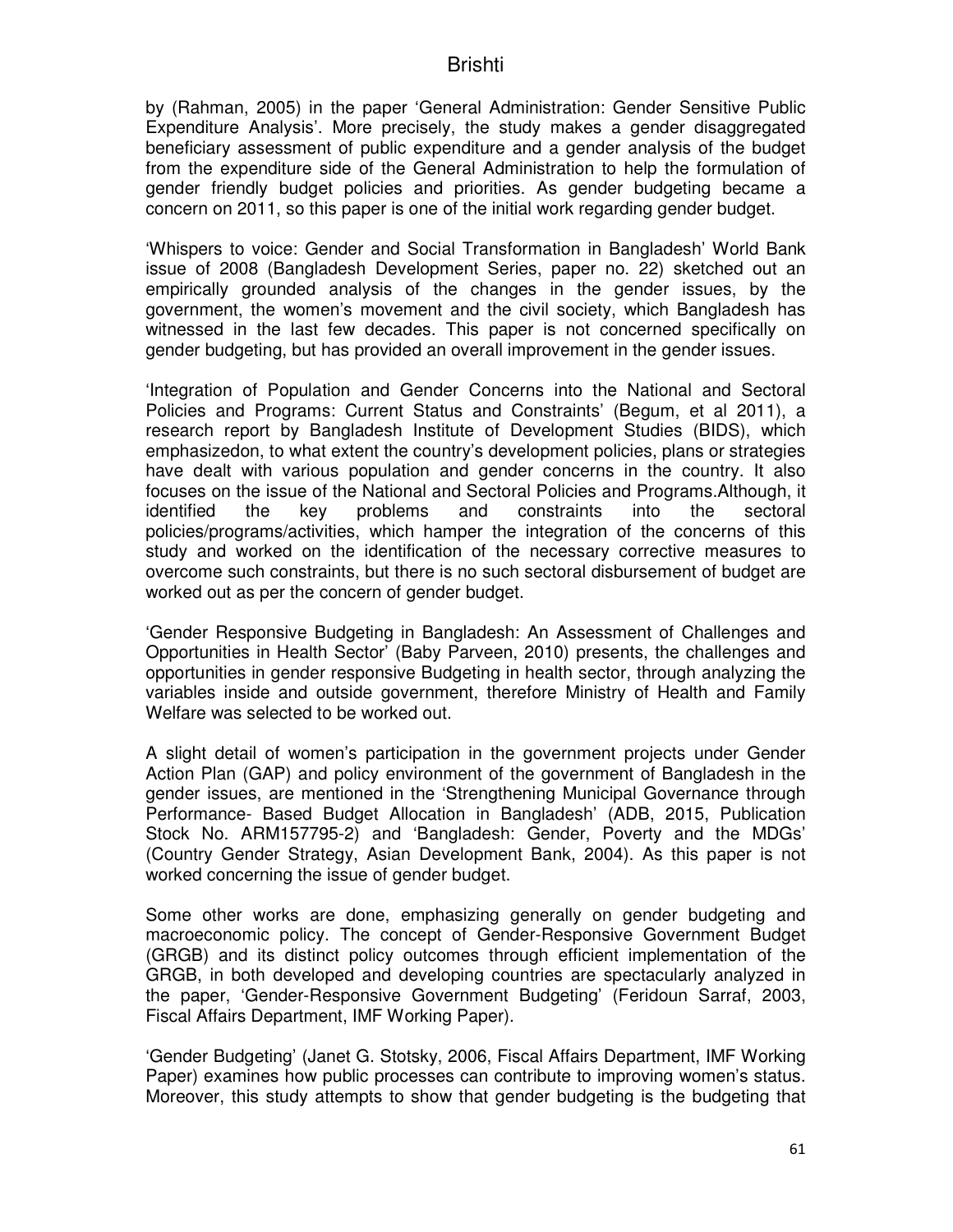properly accounts for the positive externalities thatare derived from improving women's opportunities for health care, education, and employment.

Another paper 'Gender and its Relevance to Macroeconomic Policy: A Survey' (Janet G. Stotsky, 2006, Fiscal Affairs Department, IMF Working Paper) assessed, the relevance of gender differences to macroeconomic policy by stating, reducing gender inequality and improving the status of women may contribute to higher rates of economic growth and greater macroeconomic stability.

'Gender Budgets Make Cents: Understanding Gender Responsive Budgeting' written by (Budlender, et al 2002) presents the conceptual framework for the Commonwealth's work on GRB initiatives, pictures the evolution of work in this area, identifying the role of different stakeholders and highlighted the lessons learned. A profile of known activities at the country level shows how gender responsive budgets are being used as a pivotal tool to assess budgetary performance and impact. The Commonwealth Secretariat published another book named 'Gender Budget Makes MoreCents: Country Studies and Best Practice' (Debbie Budlender and Gye Hewitt) was compiled in response to the need to share'goodpractice'in gender budget work based on the documentation and detailed analysis ofcountry studies.

In the paper 'Impact of Government Budgets on poverty and gender equality' (Simel Esim, 2000), identified other ways besides the expenditure sides of the gender sensitive budget initiatives, to establish more inclusive, negotiated and participatory budgetary processes and action agenda of gender sensitive budget initiatives.

The book 'Gender and Macroeconomic Policy'(Raj Nallari, Breda Griffith, 2011) issued by World Bank, turned out four broad themes: gender as a category of analysis in macroeconomics; the implications of gender for macroeconomic aggregates, in particular consumption and economic growth, the role of gender in the labor market, globalization and access to credit; and gender budgeting.

Most of the reviewed papers has worked out the general perspective of gender budgeting or has analyzed the impact on a specific sector. Although some papers has theoretically analyzed gender budgeting via socio-economic perspective, but has lagged behind the statistical justification.

## **3. Methodology**

The research method which will be applied to compile this paper is mostly quantitative in nature besides some descriptive analysis. This work is intended to find out a relationship between the total government budget and gender budget of the respective fiscal year, from the perspective of Bangladesh. Moreover, another study will be worked out to find the responsiveness between Human Development Index (HDI) with primary school enrollment, life expectancy at birth, fertility rate and labor force participation, from the year 2000 to 2014; except HDI the data of other variables will be taken from the female category, as this work is actually intended to find out gender implication.

The statistical data which are secondary data, mostly taken from Gender Budgeting Reports issued by Bangladesh Ministry of Finance; specifically, from, Gender Budget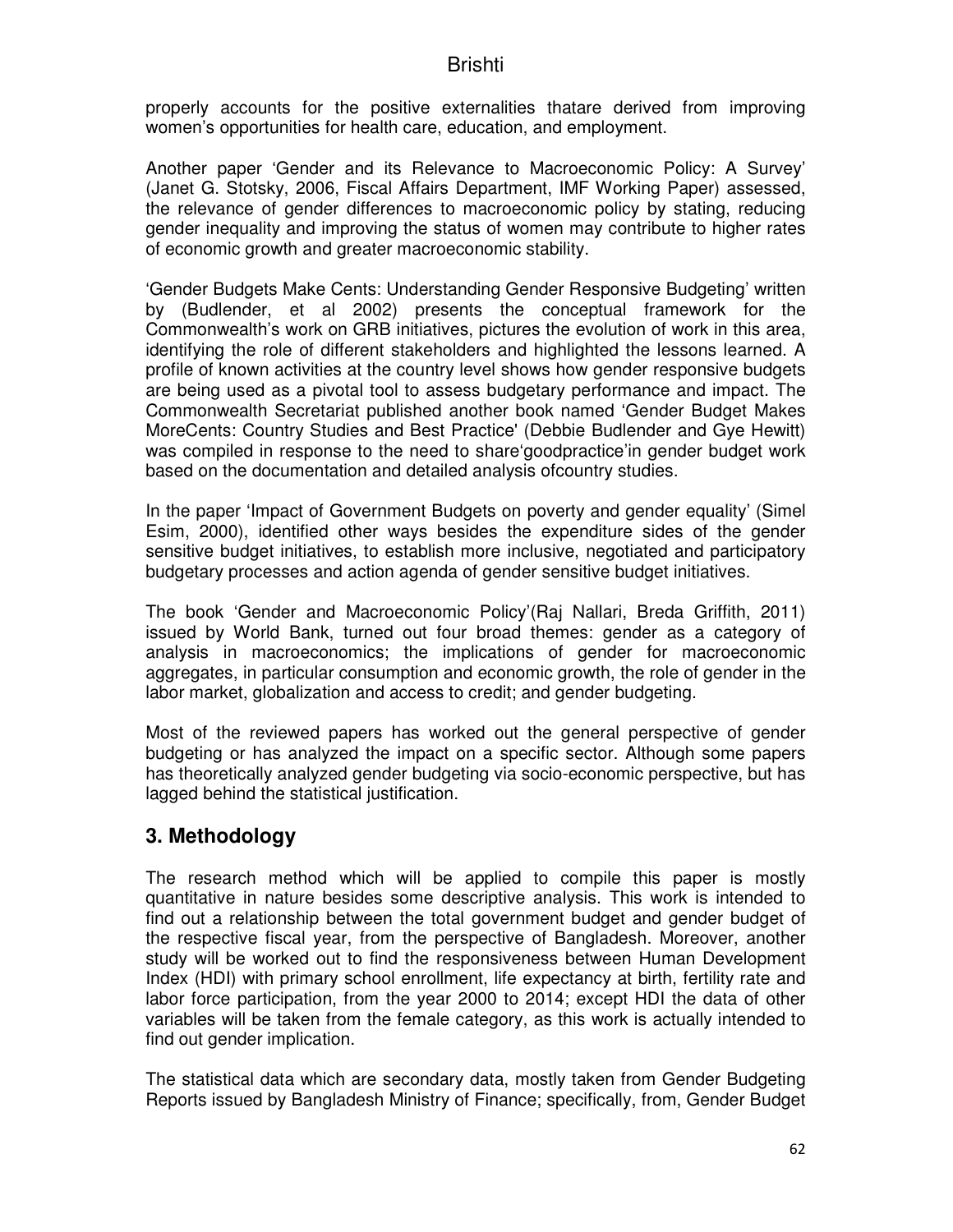Report 2014-15 and 2015-16. Other data is taken from, Gender Statistics of Bangladesh 2012, Labor Force Survey Bangladesh 2013, and Statistical Year Book Bangladesh 2014; published by Bangladesh Bureau of Statistics (BBS), Statistics and Informatics Division, Ministry of Planning. The data are mostly time series in nature.

To assess the sectoral and gender allocation, correlation coefficient between total ministry budget and total ministrybudget for women development will be made to estimate associationship between these two variables to assume gender target and gender allocation and to shed light on the nature of budget dependency. Although, the gender budgeting has formally started from the FY 2009-2010 with four ministries, but the major work of this study will be concentrated on FY 2013-14, FY 2014-15 and FY 2015-16. Because, from FY 2013-14 governments has taken the initiative to impact the gender budget, all through the 40 ministries, the previous other gender budgets were financed partially as provided below:

The correlation coefficient of total national budget and total budget allocation for women development for all the budgetary sessions from which gender budget has formally started, i.e.FY 2009-10 to 2015-16, will be also worked out.

Ordinary Least Square (OLS) regression will be run to observe correlation coefficient between HDI with the other indicators, i.e. primary school enrollment, life expectancy at birth, fertility rate and labor force participation; on the basis of the data on the category of female. The selected data are from 2000 to 2014. The regression will be of five variable linier regression models, the variables are provided below:

#### **Dependent Variable:**

HDI: Human Development Index.

#### **Independent Variable:**

FR: Fertility Rate.

The total fertility rate (TFR), sometimes also called the fertility rate, absolute/potential natality, period total fertility rate (PTFR) or total period fertility rate (TPFR) of a population is the average number of children that would be born to a woman over her lifetime.

LEB: Life Expectancy at Birth.

Life expectancy is a statistical measure of the average time an organism is expected to live, based on the year of their birth, their current age and other demographic factors including gender.

#### LFP: Labor Force Participation.

The participation rate is a measure of the active portion of an economy's labor force. It refers to the number of people who are either employed or are actively looking for work.

PSE: Primary School Enrollment.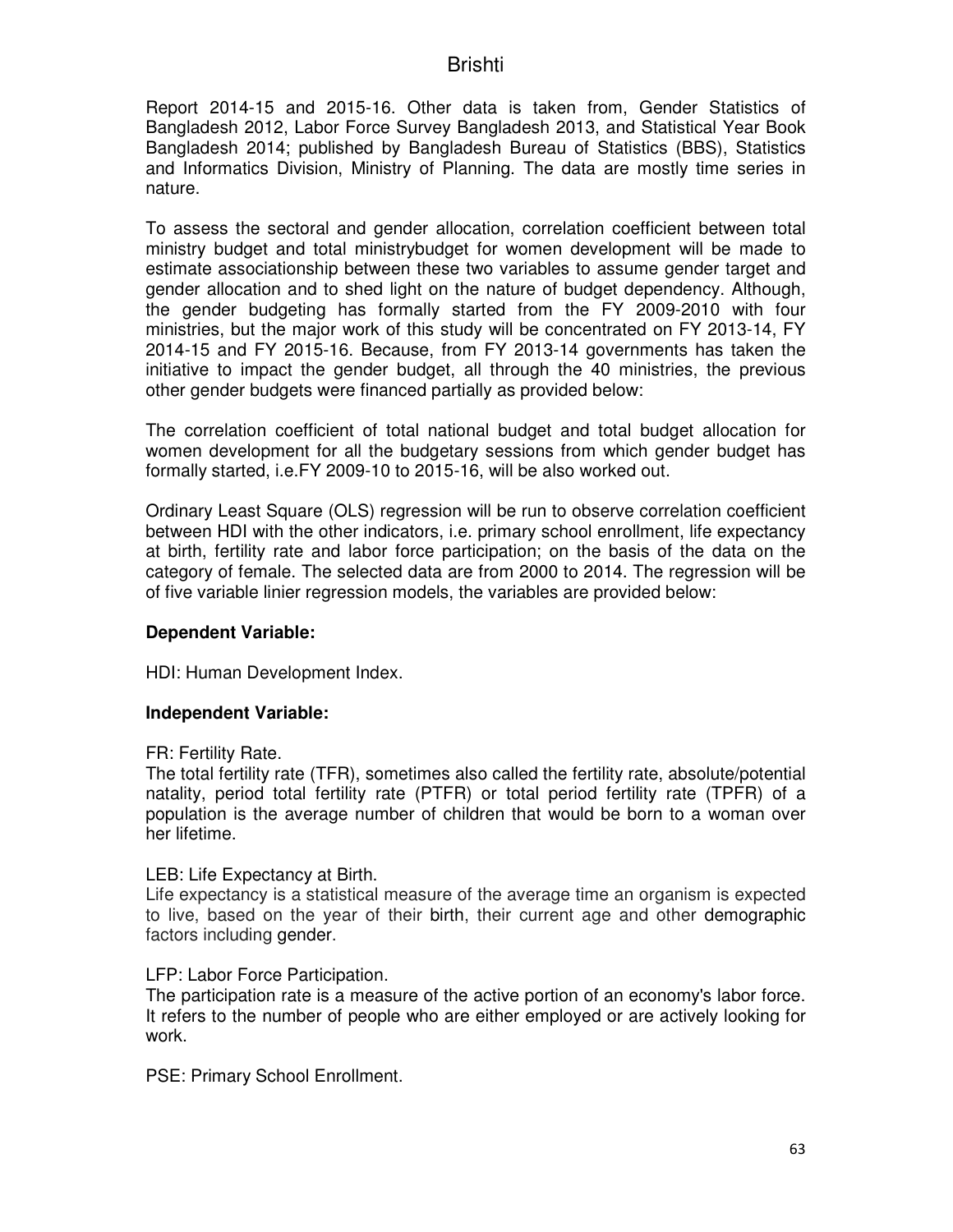Gross primaryschool enrolment ratio is the number of children enrolled in a level (primary), regardless of age, divided by the population of the age group that officially corresponds to the same level.

et: Error term.

HDIis a composite statistic (composite index) of life expectancy, education, and per capita income indicators, which are used to rank countries into four tiers of human development.

According to the definition it could be easily understood that this index is based on the fundamental idea that is necessary for a better life. HDI measures a country's average achievement in three dimensions of human development, including long life with health, knowledge and standard of living. Long life with good health is measured through life expectancy at birth, knowledge (a combination of adult literacy rate and combined net enrollment ratio for primary, secondary and higher education), for which primary school enrolment is considered and standard of living (by gross domestic product [GDP] per capita), which in turn is related with labor force participation rate. Although HDI is influenced by the male and female date of the respective category, but this paper will only work with the dates of female, to look for how does it influence HDI.

### **Regression Equation:**

 $HDI=b_0 + b_1(FR) + b_2(LEB) + b_3(LFP) + b_4(PSE) + e_1$ 

## **4. Findings and Observations of the Study**

#### **4.1 Correlation Coefficient of Total Ministry Budget and Total Ministry Budget for Women Development:**

Equation:

$$
Correl(X,Y) = \frac{\sum (x-x)(y-y)}{\sqrt{\sum (x-\overline{x})^2 \sum (y-\overline{y})^2}}
$$

By executing this equation to find out, how strongly the relationship between total ministry budget and total ministry budget for women development persist, we have found these results which are provided below:

#### **Table 1: Correlation Coefficient Analysis between Total Ministry Budget and Total Ministry Budget for Women Development**

| Fiscal Year (FY) | <b>Correlation Coefficient</b> | $-1 \le r \le 1$             |
|------------------|--------------------------------|------------------------------|
| FY 2013-14       | 0.913145448                    | <b>Positively Correlated</b> |
| FY 2014-15       | 0.9048007                      | <b>Positively Correlated</b> |
| FY 2015-16       | 0.914851603                    | <b>Positively Correlated</b> |

*Source: Authors own calculations.*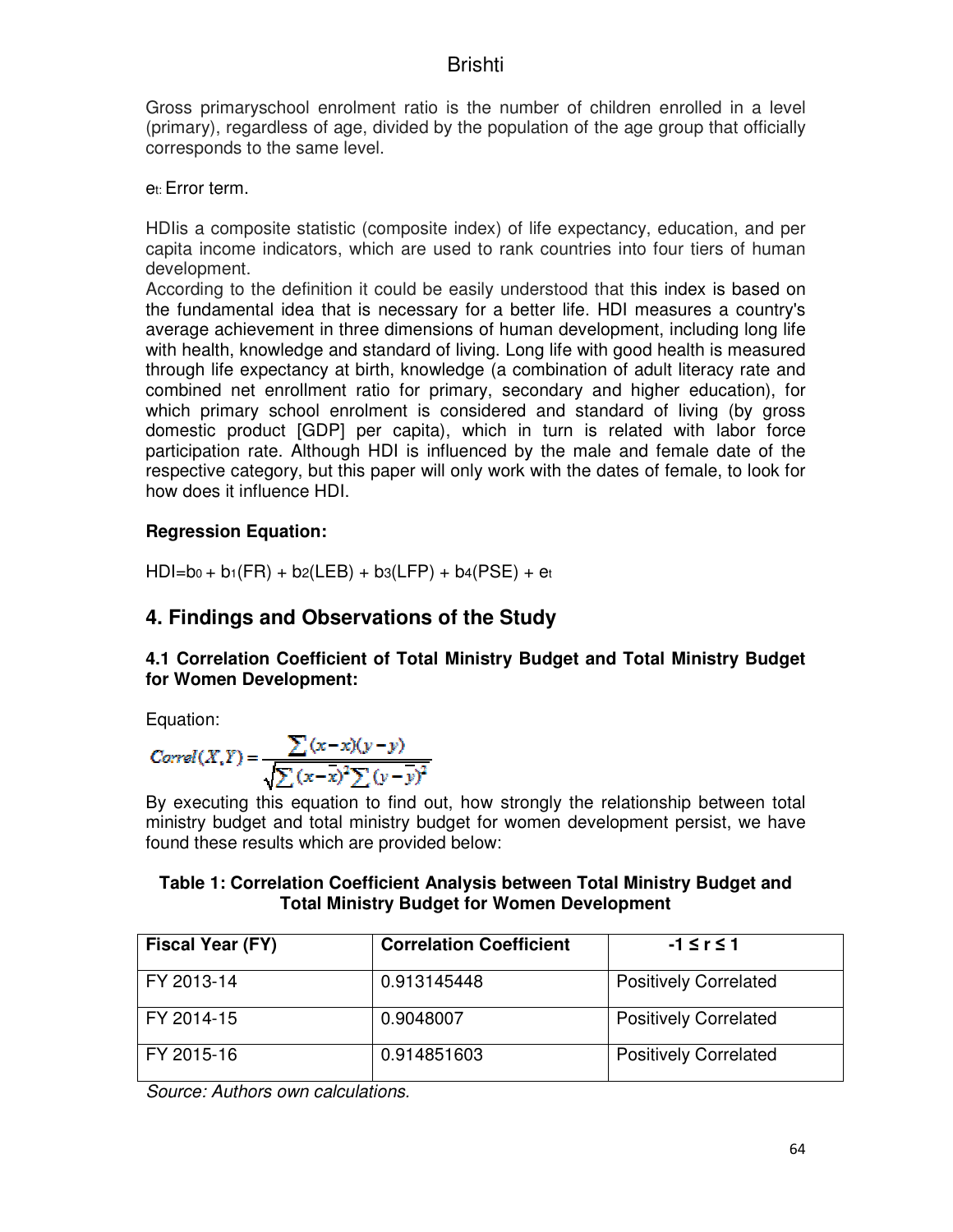The correlation coefficient of total national budget and total budget allocation for women development for all the budgetary sessions from which gender budget has formally started, i.e. FY 2009-10, 2010-11, 2011-12, 2012-13, 2013-14, 2014-15 and 2015-16, is worked out to be 0.994994544, which is highly positively correlated in the range of  $-1 \le r \le 1$ .

As per the calculations, the relationship between total ministry budget and total ministry budget for women development has been derived as, highly positively correlated for each of the Fiscal Years. Although, the correlation coefficient has been slightly decreased by 0.008344748 from the FY 2013-14 to FY 2014-15, but later it has been increased by 0.010050903 from FY 2014-15 to FY 2015-16. However, correlation coefficient of the FY 2015-16 has been found to be the highest positively correlated among all these three FYs.Moreover, the correlation coefficient of total national budget and total budget allocation for women development for all the gender budgetary sessions is also worked out to be highly positively correlated. Therefore, it can be assumed that, government is becoming more pro gender toward its budgetary policies via gender budgeting.

Therefore, it can be assumed that, total ministry budget and total ministry budget for women development are following the increasing trend; i.e. as the total ministry budget is increasing total ministry budget for women development is also increasing at amore or less same rate.

### **4.2 The OLS Regression Analysis on the Impact of HDI:**

After the OLS regression of this study, the table below states the derivation of the values, after regressing HDI with FR, LEB, LFP and PSE.

| <b>Independent Variable</b>               | <b>Coefficient</b> | t-statistics |
|-------------------------------------------|--------------------|--------------|
| Fertility Rate (FR)                       | 0.072157           | 1.777058     |
| Life Expectancy at Birth<br>(LEB)         | 0.072434           | 0.581478     |
| <b>Labor Force Participation</b><br>(LFP) | 0.299860           | 10.27115     |
| Primary School Enrolment<br>(PSE)         | 0.672297           | 5.459705     |
| $\mathsf{C}$                              | $-5.051648$        | -7.835546    |

*Source: Authors own calculations* 

As per the calculations, the regression model is:

HDI= -5.051648 + 0.072157FR + 0.072434LEB + 0.299860LFP + 0.672297PSE + et

As the value of intercept is -5.051648, therefore it can be assumed that, when all the independent variable is zero, the HDI will be -5.051648. According to the findings,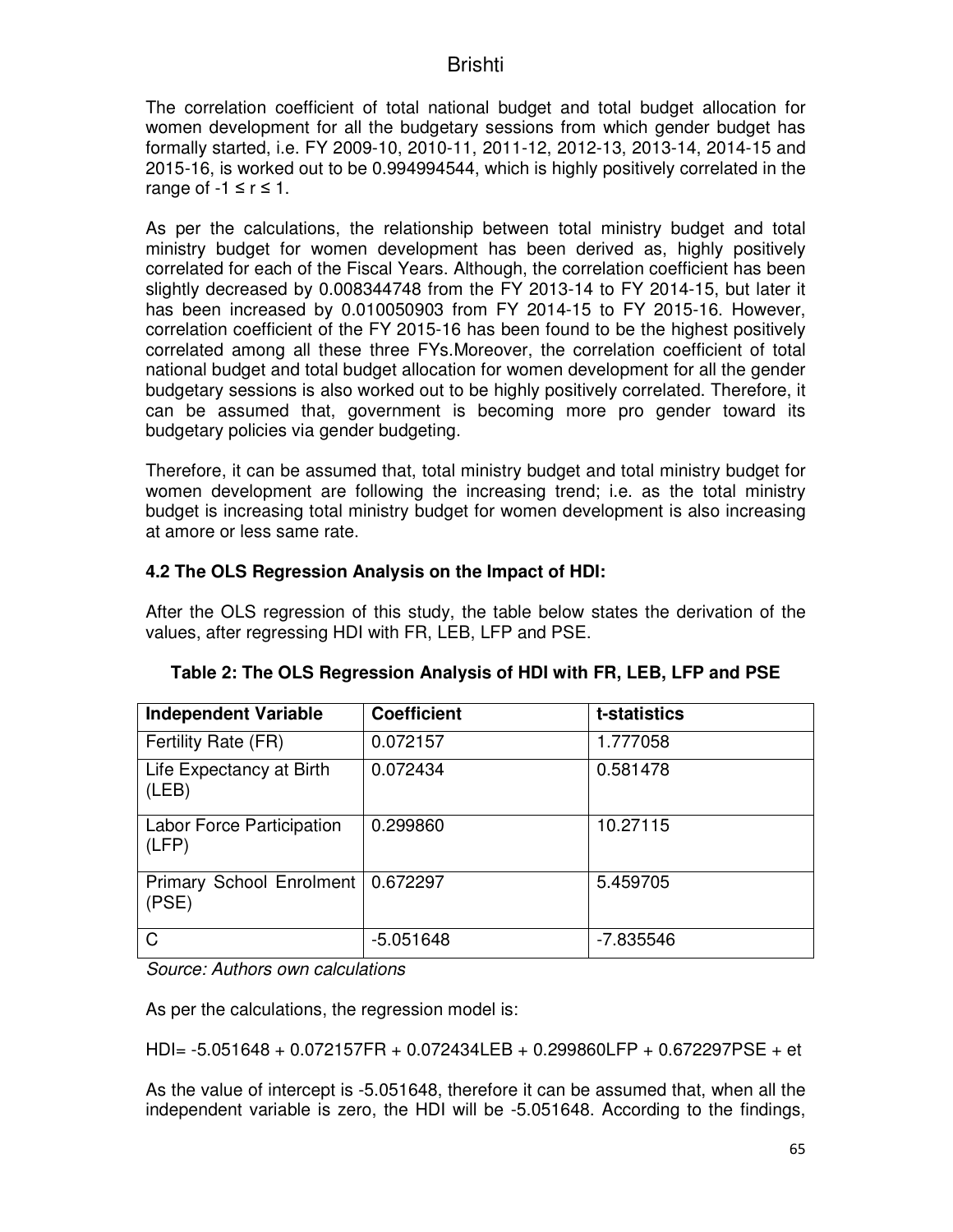increase in FR, LEB, LFP and PSE will result a rise in HDI; which means these independent variables are positively co-related with HDI. Therefore, a one percentage rise in FR, LEB, LFP and PSE will result a rise in HDI by 0.072157, 0.072432, 0.299860 and 0.672297 in the long run.

However, despite of LEB, LFP and PSE, from the perspective of a third world country like Bangladesh, theoretically FR should have a negative relationship with HDI, but according to this study, a very marginal positive relationship has been found between HDI and FR, this might be the case that the HDI is increasing at a decreasing rate. Although, FR is not considered as an indicator of HDI.

If we consider,

Null hypothesis (H<sub>0</sub>)  $\rightarrow$  FR/LEB/LFP/PSE does not have any influence on HDI Alternative hypothesis  $(H_1) \rightarrow FR/LEB/LFP/PSE$  does have influence on HDI

At a 5% confidence interval or at 95% level of confidence, with a degree of freedom (n-1) 6, the tabulated t test for FR and LEB i.e. 1.777058 and 0.581478, is found to be within the acceptance region, so it is assumed to be statistically significant, therefore the alternative hypothesis( $H_1$ ) will be accepted for FR and LEB. On the other hand, the tabulated t test for LEP and PSE; i.e. 10.27115 and 5.459705is found to be beyond the acceptance region, therefore it is assumed to be statistically insignificant, therefore the null hypothesis (H0) will be accepted for FR and LEB.

| <b>R-Squared</b>                     | 0.995517 |
|--------------------------------------|----------|
| <b>Adjusted R-</b><br><b>Squared</b> | 0.986552 |
| <b>F-Statistic</b>                   | 111.0378 |
| <b>Durbin Watson-</b><br>stat        | 2.643762 |

#### **Table 3: OLS Regression Analysis of HDI with FR, LEB, LFP and PSE**

*Source: Authors own calculations*

The adjusted R-Squared is assumed to be approximately 98%, which means that the chosen model fits the actual data spectacularly. The F-statistic is 111.0378 (F> 5.26), hence, we can say that the relationshipbetween the variables is not spurious at 1% confidence interval. There is no presence of autocorrelation, as the value of Durbin Watson-stat is 2.643762 which are nearer to two, within the range of 0≤d≤4.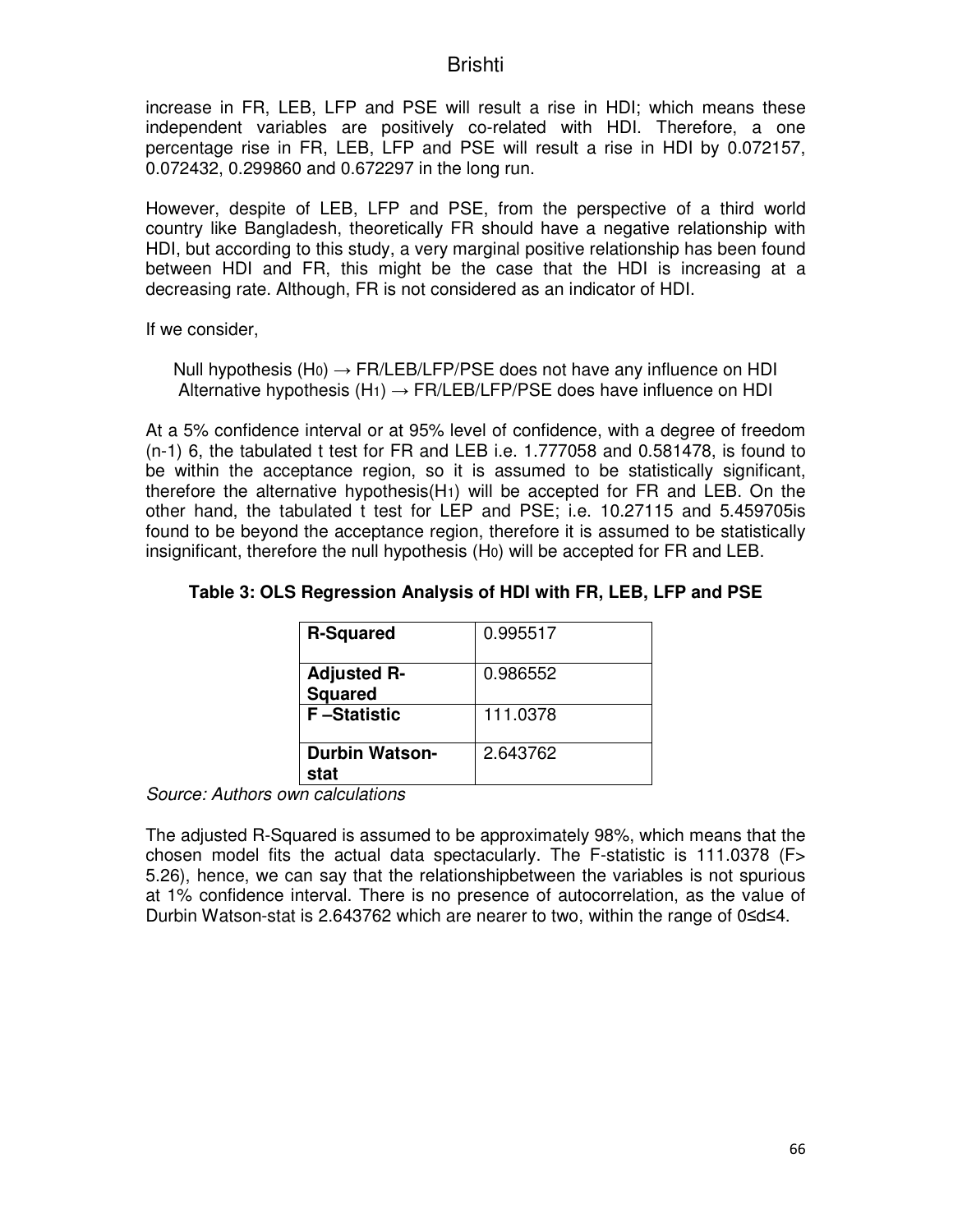



**Graph** 

Data Source: Gender Budget Report 2025-16, MoF.



**Graph 2: Trend of HDI** 

*Data Source: Human Development Report 2015, UNDP. Human* 

Graphically (Graph: 1), it can be effortlessly assumed that, gender budget is Graphically (Graph: 1), it can be effortlessly assumed that, gender budget is<br>improving spectacularly over the year in a well-paced manner with the total improving spectacularly over the year in a well-paced manner with the total<br>government budget. From the findings of the correlation coefficient in between total ministry budget and total ministry budget for women development for the FY 2013-14, 2014-15 and 2015-16, from the correlation coefficient of total national budget and total budget allocation for women development for all the gender budgetary session (see 04.1) and from the graphical presentation (Graph 1) it can be interpreted that, government is gradually going pro gender via the gender budgetary policy tion coefficient of total national b<br>ment for all the gender budgetar<br>tation (Graph 1) it can be interpr<br>via the gender budgetary policy.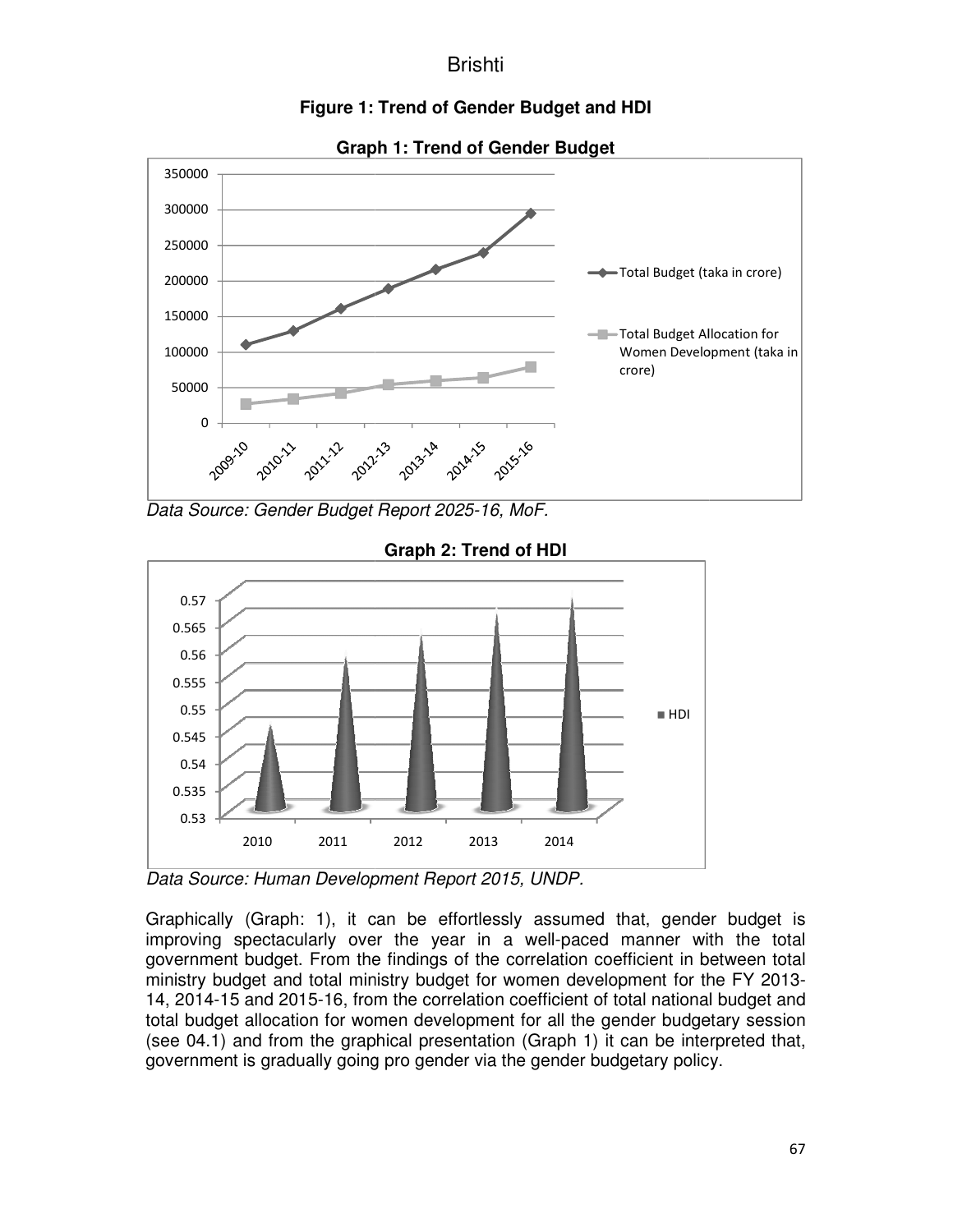In most of the cases of the developing countries like Bangladesh, HDI is usually lagged behind because for the gender disparity. Culturally and socio-economically women are the disadvantaged group, which in turn reduces the assurance of the basic human capabilities and socio-economic indicators like, health, education, employment, decision making, electoral participation etc. Although, the regression (see, 04.2) done in this study is not concerned with the specific or standard indicators of HDI, however, the independent variables which are considered for the regression analysis do have some effects on HDI as per the results of the analysis. As per the 14 standards of Medium Term Budget Framework (MTBF) process,along with the other sectors government has keenly dealt the health, education and employment sector in the gender budget, so the independent variable which are considered for the regressionand the standard indicators of HDI, are defiantly influenced by the gender budget.

Over the time it has been proved time that,improving the status of the womenleads to development, reduces poverty, controls population growth and boosts education and health indicators.There is a growing perception that GRB has an impact on solidifying national human development index as well as achieving the national goal of gender equality.

According to the graph 02, HDI is also following an increasing trend. The improvement in the gender budget may have a major impact on the rising value of HDI, as both are following an increasing trend.

This paper is intended to be done different studies to show how gender implication of government budget influences HDI. Theoretically, gender budgeting mitigate gender inequality, improves the other gender issues and improves the status of women socio economically. Therefore, this paper has tested the influence of gender budgeting on the respective categories (see section 03), which in turn has testified the influence on HDI, as Bangladesh is getting an eye-catching progress regarding the gender issues, as the government of the Bangladesh is getting pro-gender via the gender budgetary policy.

This work is a new addition towards the gender budgeting of Bangladesh, as no such work is found yet from the perspective of Bangladesh. Other works are done by concentrating on the individual socio-economic indicator with HDI or only the influence of that indicator on government budget (see section 02).

### **5. Conclusions**

Being a developing country, Bangladesh has overcome some major constrains in gender issues along with a spectacular progress in female education, maternal health, female participation in the labor force, mitigating poverty via empowering women, political and electoral participation of women, internationallywhich has been highly appreciated. According to Human Development Report, 2014 published by UNDP, Bangladesh's rank has advanced one step and now placed in the medium human development group. Gender Development Index or the ratio of female to male HDI is 0.908 in Bangladesh which is higher than average index (0.830) in South Asia. Bangladesh occupies 107th rank in Gender Development Index though its rank is 142nd in HDI. According to Gender Gap Index, 2014 published by World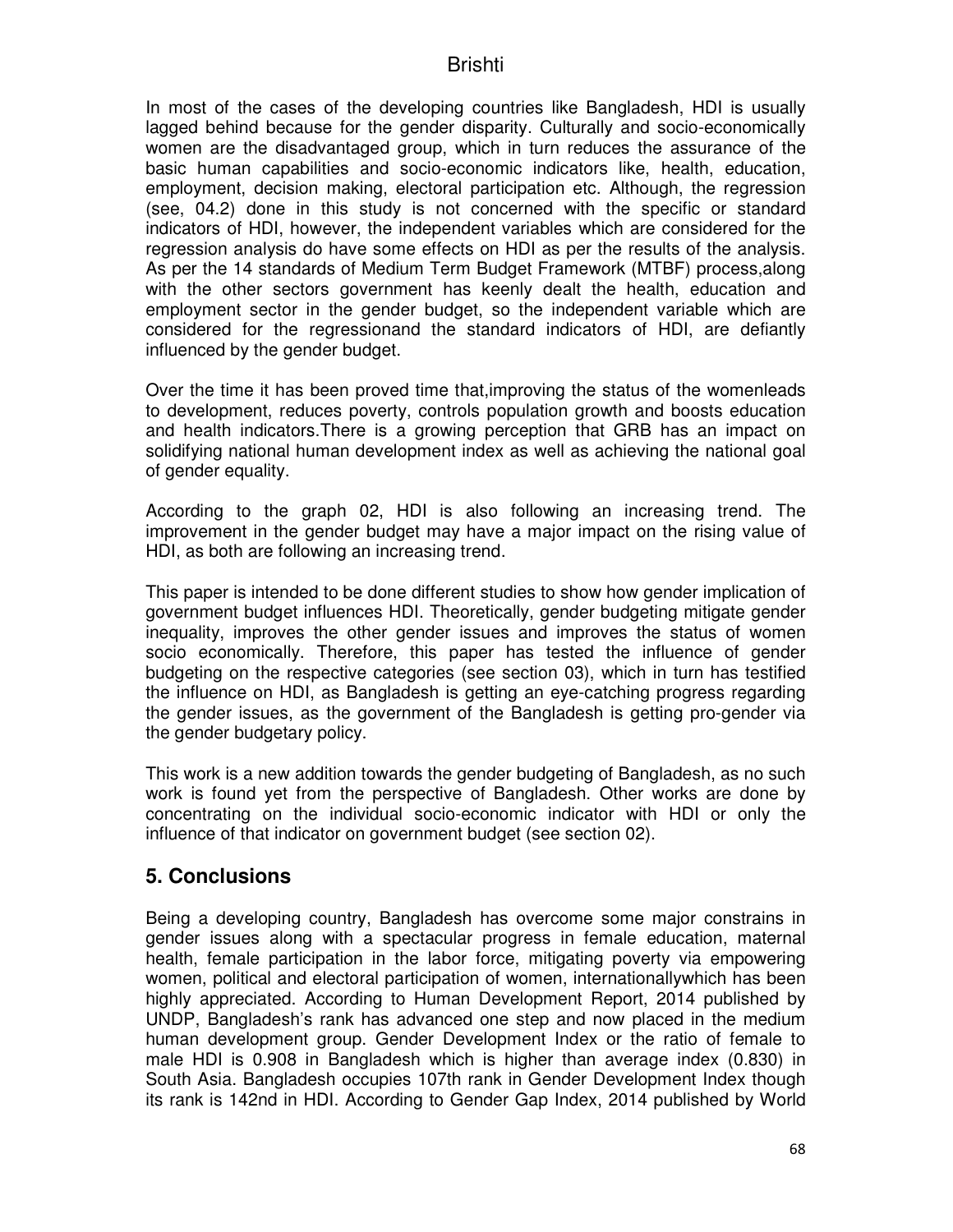Economic Forum, Bangladesh ranked 68th position out of 142 countries and toppled all other SAARC countries.

This study is mainly concerned about the allocation of the gender budget in every single ministry and how strongly it is correlated with the national budget. This study has been analyzed to prove that, the gender budget and national budget are highly positively correlated with each other and moving at an increasingly synchronized pace as per the graphical representation, which actuallyprove that the government of Bangladesh is going pro gender. Although, a regression is done from the perspective of HDI and later provided a theoretical explanation of the implication of the gender budget on the progress of HDI. This however is not an intensive study on, HDI, any specific governments policy or any specific economic/socio-economic sector.

Most of the reviewed papers has worked out the general perspective of gender budgeting or has analyzed the impact on a specific sector. Although some papers has theoretically analyzed gender budgeting via socio-economic perspective, but has lagged behind the statistical justification. Therefore, the findings of this paper arequite new in this era, as this kind of findings are not found in any other paper.

It must be emphasized that, the results and interpretations which are obtained from this paper should be treated with caution. Due to the limitations of data, it is not advisable to generalize the findings and interpretation of this paper.

Most importantly, limitations may exist in the official data of Gender Budget Reports published by Bangladesh Ministry of Finance and in the data published by Bangladesh Bureau of Statistics. The revised budgetary data of Gender Budgeting for the FY 2015-16 is not found, therefore the correlation coefficient which is worked out for the FY 2015-16 is executed with the non revised budgetary data.

Limitations of data are found, for the fertility rate (FR), life expectancy at birth(LEB), labor force participation(LFP) and for primary school enrolment (PSE), all these data are not found in an even time series to run the regression, therefore these data are little bit synthesized.

Further research could be done from the perspective that how much of the socioeconomic progress is contributed by the NGOs and government budgeting. Studies could be done on how efficiently and transparently government programs, policies under gender budgeting are operated.

#### **Reference**

- Asian Development Bank, 2004, '*Bangladesh: Gender, Poverty and the MDGs' Country Gender Strategy*.'Bangladesh Resident Mission and Regional and Sustainable Development Department.
- Asian Development Bank, 2015, *'Strengthning Municipal Governance through Performance- Based Budget Allocation in Bangladesh'*, Publication Stock No. ARM157795-2.
- Begum. S, Ali. O, Bhuyan. H.R, 2011, *'Integration of Population and Gender Concerns into the National and Sectoral Policies and Programs: Current*